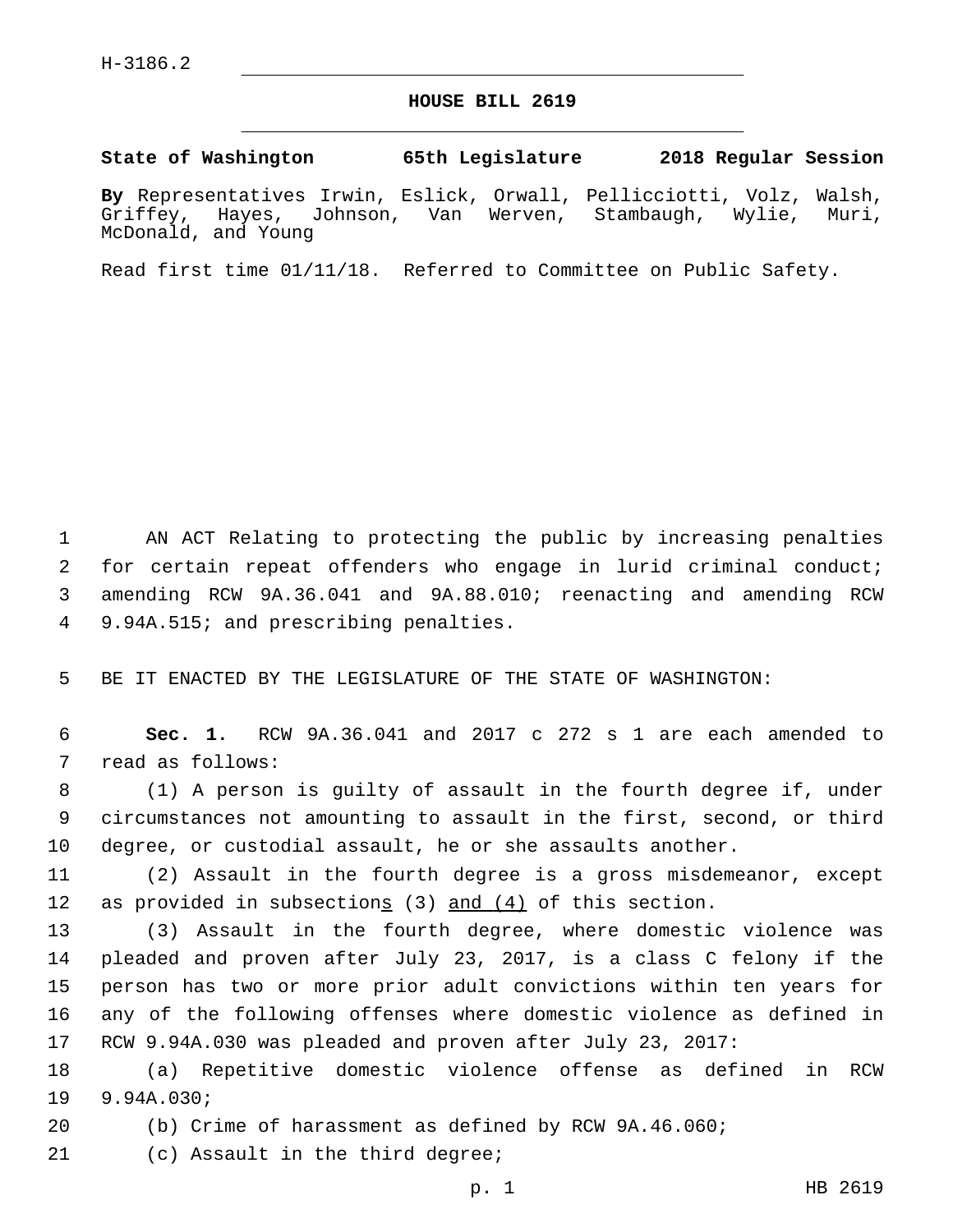1 (d) Assault in the second degree;

(e) Assault in the first degree; or2

(f) An out-of-state comparable offense.3

 (4) Assault in the fourth degree, where sexual motivation was pleaded and proven after the effective date of this section, is a class C felony if the person has two or more prior adult convictions within ten years for any of the following offenses where sexual motivation was pleaded and proven:

(a) Assault in the fourth degree;

10 (b) Assault in the third degree;

(c) Assault in the second degree;

12 (d) Assault in the first degree;

 (e) A municipal offense comparable to an offense under (a) 14 through (d) of this subsection; or

 (f) An out-of-state offense comparable to an offense under (a) through (d) of this subsection.

 (5) For purposes of subsection (3) of this section, family or household members means spouses, domestic partners, former spouses, former domestic partners, persons who have a child in common regardless of whether they have been married or have lived together at any time, persons sixteen years of age or older who are presently residing together or who have resided together in the past and who have or have had a dating relationship, and persons sixteen years of age or older with whom a person sixteen years of age or older has or 25 has had a dating relationship.

 **Sec. 2.** RCW 9A.88.010 and 2003 c 53 s 92 are each amended to 27 read as follows:

 (1) A person is guilty of indecent exposure if he or she intentionally makes any open and obscene exposure of his or her person or the person of another knowing that such conduct is likely to cause reasonable affront or alarm. The act of breastfeeding or 32 expressing breast milk is not indecent exposure.

 (2)(a) Except as provided in (b) and (c) of this subsection, 34 indecent exposure is a misdemeanor.

 (b) Indecent exposure is a gross misdemeanor on the first offense if the person exposes himself or herself to a person under the age of 37 fourteen years.

 (c) Indecent exposure is a class C felony if the person exposes himself or herself to a person under the age of fourteen years and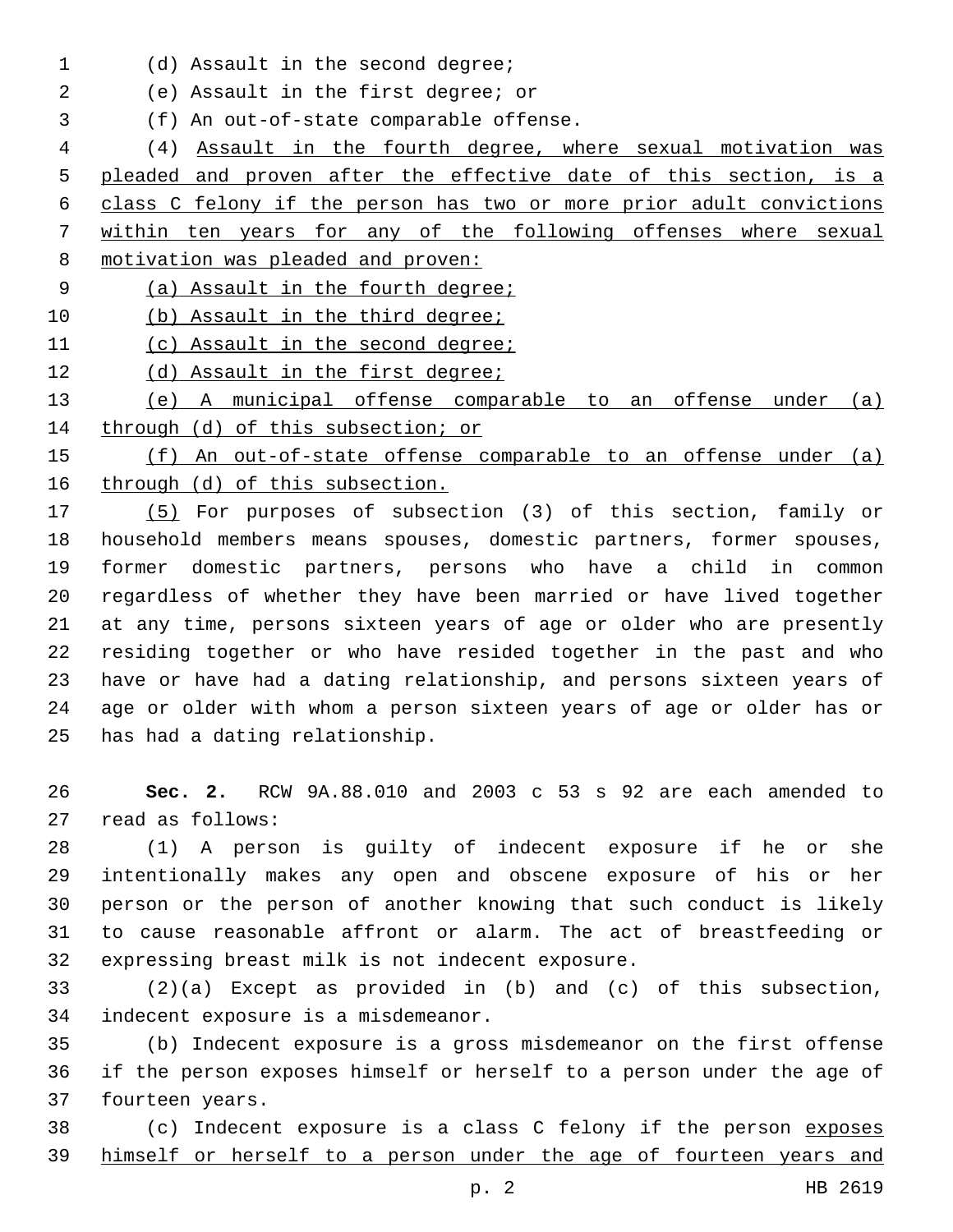1 has previously been convicted under this section  $((\theta \hat{r}))$  of a sex offense as defined in RCW 9.94A.030, or of a municipal offense or out-of-state offense comparable to indecent exposure under this section or a sex offense as defined in RCW 9.94A.030.

 (d) Indecent exposure is a class C felony if the person exposes himself or herself to a person fourteen years of age or older and has previously been convicted under this section, of a sex offense as defined in RCW 9.94A.030, or of a municipal offense or out-of-state offense comparable to indecent exposure under this section or a sex 10 offense as defined in RCW 9.94A.030.

 **Sec. 3.** RCW 9.94A.515 and 2017 c 335 s 4, 2017 c 292 s 3, 2017 c 272 s 10, and 2017 c 266 s 8 are each reenacted and amended to read 13 as follows:

| 14                | TABLE 2                               |
|-------------------|---------------------------------------|
| 15                | CRIMES INCLUDED WITHIN EACH           |
| 16                | SERIOUSNESS LEVEL                     |
| 17<br>XVI         | Aggravated Murder 1 (RCW 10.95.020)   |
| 18<br>XV          | Homicide by abuse (RCW 9A.32.055)     |
| 19                | Malicious explosion 1 (RCW            |
| 20                | 70.74.280(1)                          |
| 21                | Murder 1 (RCW 9A.32.030)              |
| 22<br><b>XIV</b>  | Murder 2 (RCW 9A.32.050)              |
| 23                | Trafficking 1 (RCW 9A.40.100(1))      |
| 24<br><b>XIII</b> | Malicious explosion 2 (RCW            |
| 25                | 70.74.280(2)                          |
| 26                | Malicious placement of an explosive 1 |
| 27                | (RCW 70.74.270(1))                    |
| 28<br>XII         | Assault 1 (RCW 9A.36.011)             |
| 29                | Assault of a Child 1 (RCW 9A.36.120)  |
| 30                | Malicious placement of an imitation   |
| 31                | device 1 (RCW 70.74.272(1)(a))        |
| 32                | Promoting Commercial Sexual Abuse of  |
| 33                | a Minor (RCW 9.68A.101)               |
| 34                | Rape 1 (RCW 9A.44.040)                |
| 35                | Rape of a Child 1 (RCW 9A.44.073)     |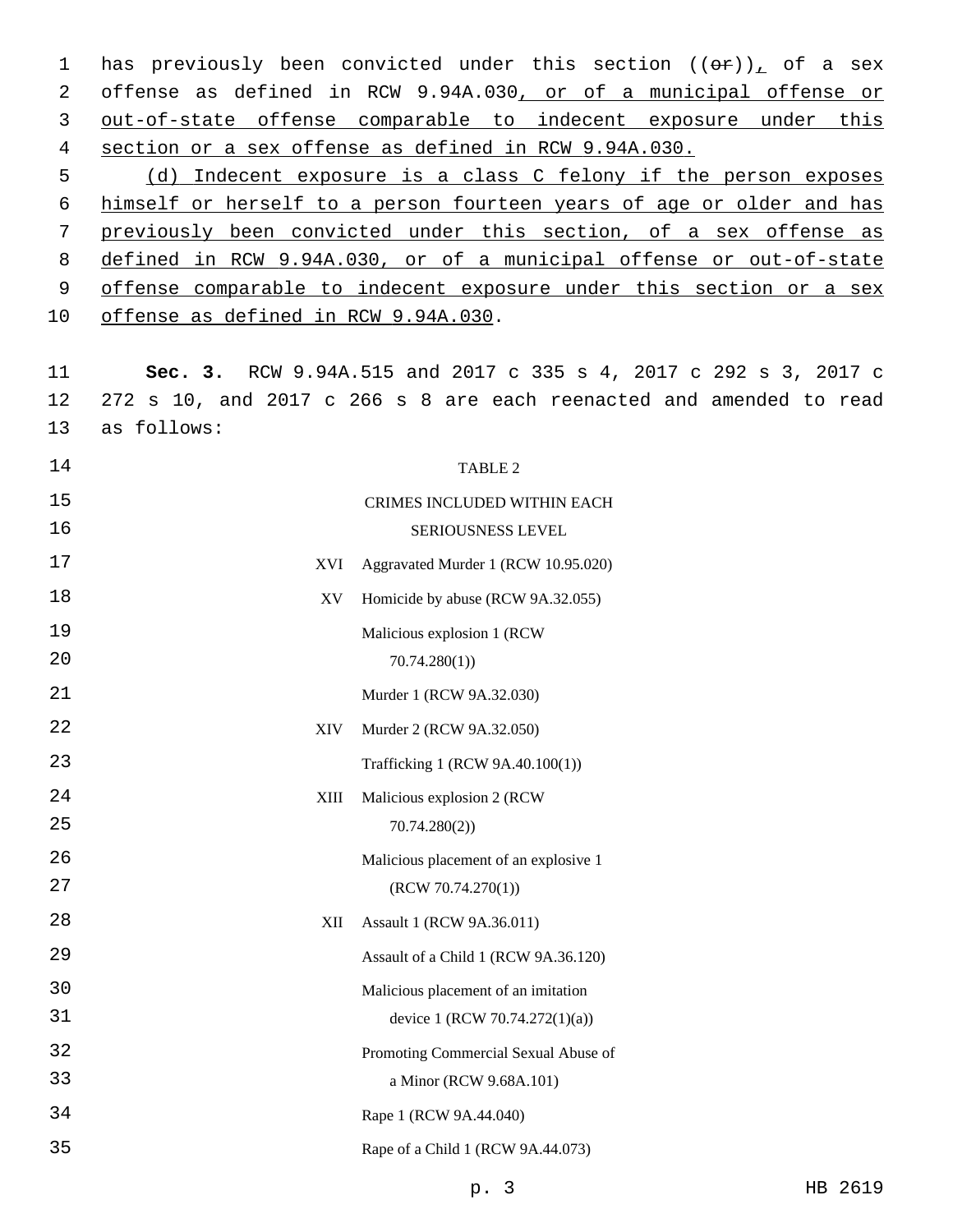| 1        |    | Trafficking 2 (RCW 9A.40.100(3))                                               |
|----------|----|--------------------------------------------------------------------------------|
| 2        | XI | Manslaughter 1 (RCW 9A.32.060)                                                 |
| 3        |    | Rape 2 (RCW 9A.44.050)                                                         |
| 4        |    | Rape of a Child 2 (RCW 9A.44.076)                                              |
| 5        |    | Vehicular Homicide, by being under the                                         |
| 6        |    | influence of intoxicating liquor or                                            |
| 7        |    | any drug (RCW 46.61.520)                                                       |
| 8        |    | Vehicular Homicide, by the operation of                                        |
| 9<br>10  |    | any vehicle in a reckless manner<br>(RCW 46.61.520)                            |
| 11       | X  | Child Molestation 1 (RCW 9A.44.083)                                            |
| 12       |    |                                                                                |
| 13       |    | Criminal Mistreatment 1 (RCW<br>9A.42.020)                                     |
| 14       |    | Indecent Liberties (with forcible                                              |
| 15       |    | compulsion) (RCW                                                               |
| 16       |    | 9A.44.100(1)(a)                                                                |
| 17       |    | Kidnapping 1 (RCW 9A.40.020)                                                   |
| 18       |    | Leading Organized Crime (RCW                                                   |
| 19       |    | 9A.82.060(1)(a)                                                                |
| 20       |    | Malicious explosion 3 (RCW                                                     |
| 21       |    | 70.74.280(3)                                                                   |
| 22       |    | <b>Sexually Violent Predator Escape (RCW</b>                                   |
| 23       |    | 9A.76.115)                                                                     |
| 24       | IX | Abandonment of Dependent Person 1                                              |
| 25       |    | (RCW 9A.42.060)                                                                |
| 26       |    | Assault of a Child 2 (RCW 9A.36.130)                                           |
| 27       |    | Explosive devices prohibited (RCW                                              |
| 28       |    | 70.74.180)                                                                     |
| 29<br>30 |    | Hit and Run-Death (RCW<br>46.52.020(4)(a)                                      |
| 31       |    |                                                                                |
| 32       |    | Homicide by Watercraft, by being under<br>the influence of intoxicating liquor |
| 33       |    | or any drug (RCW 79A.60.050)                                                   |
| 34       |    | Inciting Criminal Profiteering (RCW                                            |
| 35       |    | 9A.82.060(1)(b)                                                                |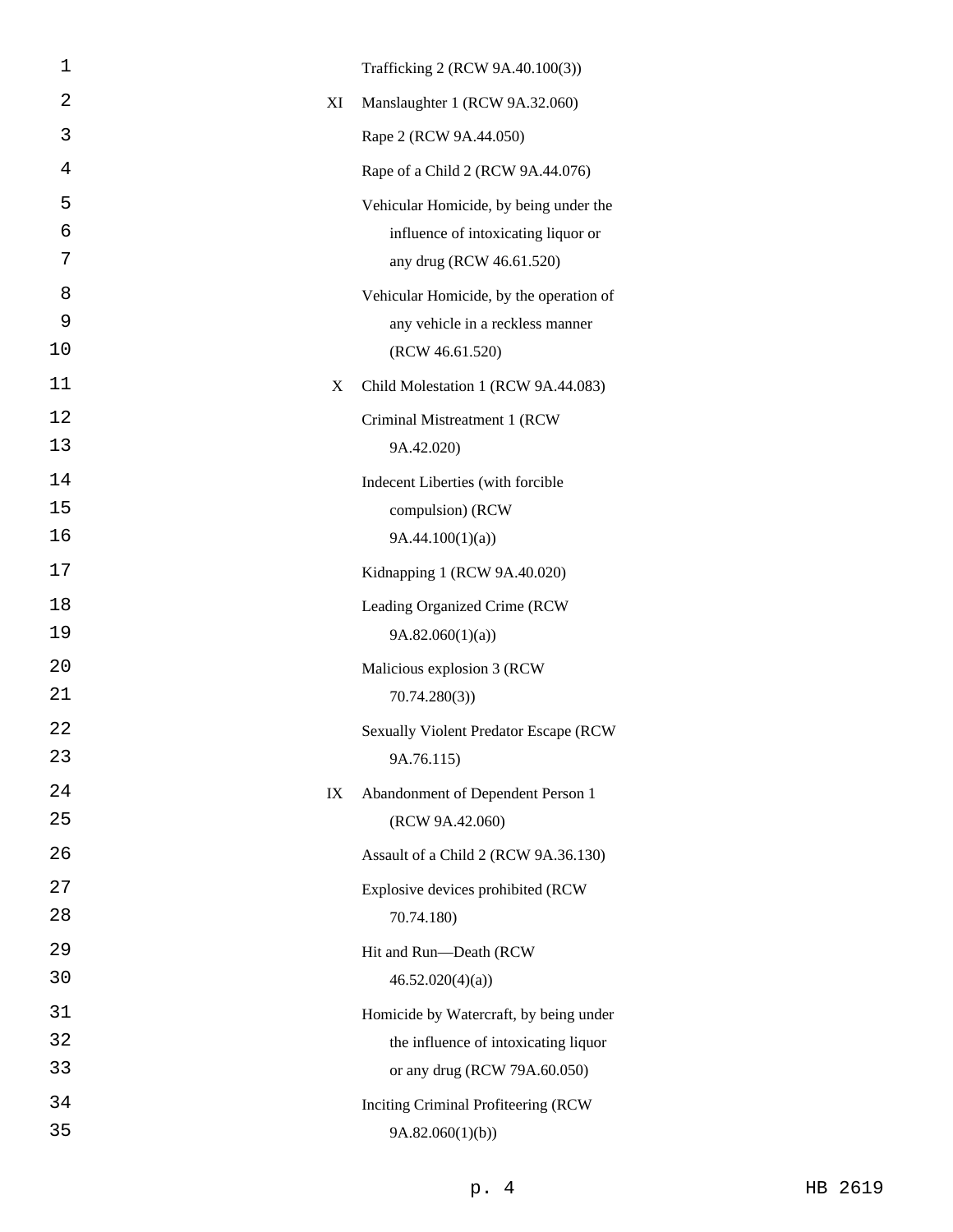| $\mathbf 1$ |             | Malicious placement of an explosive 2                 |
|-------------|-------------|-------------------------------------------------------|
| 2           |             | (RCW 70.74.270(2))                                    |
| 3           |             | Robbery 1 (RCW 9A.56.200)                             |
| 4           |             | Sexual Exploitation (RCW 9.68A.040)                   |
| 5           | <b>VIII</b> | Arson 1 (RCW 9A.48.020)                               |
| 6<br>7      |             | Commercial Sexual Abuse of a Minor<br>(RCW 9.68A.100) |
| 8           |             | Homicide by Watercraft, by the                        |
| 9           |             | operation of any vessel in a reckless                 |
| 10          |             | manner (RCW 79A.60.050)                               |
| 11          |             | Manslaughter 2 (RCW 9A.32.070)                        |
| 12          |             | Promoting Prostitution 1 (RCW                         |
| 13          |             | 9A.88.070)                                            |
| 14          |             | Theft of Ammonia (RCW 69.55.010)                      |
| 15          | VII         | Air bag diagnostic systems (causing                   |
| 16          |             | bodily injury or death) (RCW                          |
| 17          |             | 46.37.660(2)(b)                                       |
| 18          |             | Air bag replacement requirements                      |
| 19          |             | (causing bodily injury or death)                      |
| 20          |             | (RCW 46.37.660(1)(b))                                 |
| 21          |             | Burglary 1 (RCW 9A.52.020)                            |
| 22          |             | Child Molestation 2 (RCW 9A.44.086)                   |
| 23          |             | Civil Disorder Training (RCW                          |
| 24          |             | 9A.48.120)                                            |
| 25          |             | Dealing in depictions of minor engaged                |
| 26          |             | in sexually explicit conduct 1                        |
| 27          |             | (RCW 9.68A.050(1))                                    |
| 28          |             | Drive-by Shooting (RCW 9A.36.045)                     |
| 29          |             | Homicide by Watercraft, by disregard                  |
| 30          |             | for the safety of others (RCW                         |
| 31          |             | 79A.60.050)                                           |
| 32          |             | Indecent Liberties (without forcible                  |
| 33          |             | compulsion) (RCW 9A.44.100(1)                         |
| 34          |             | $(b)$ and $(c)$ )                                     |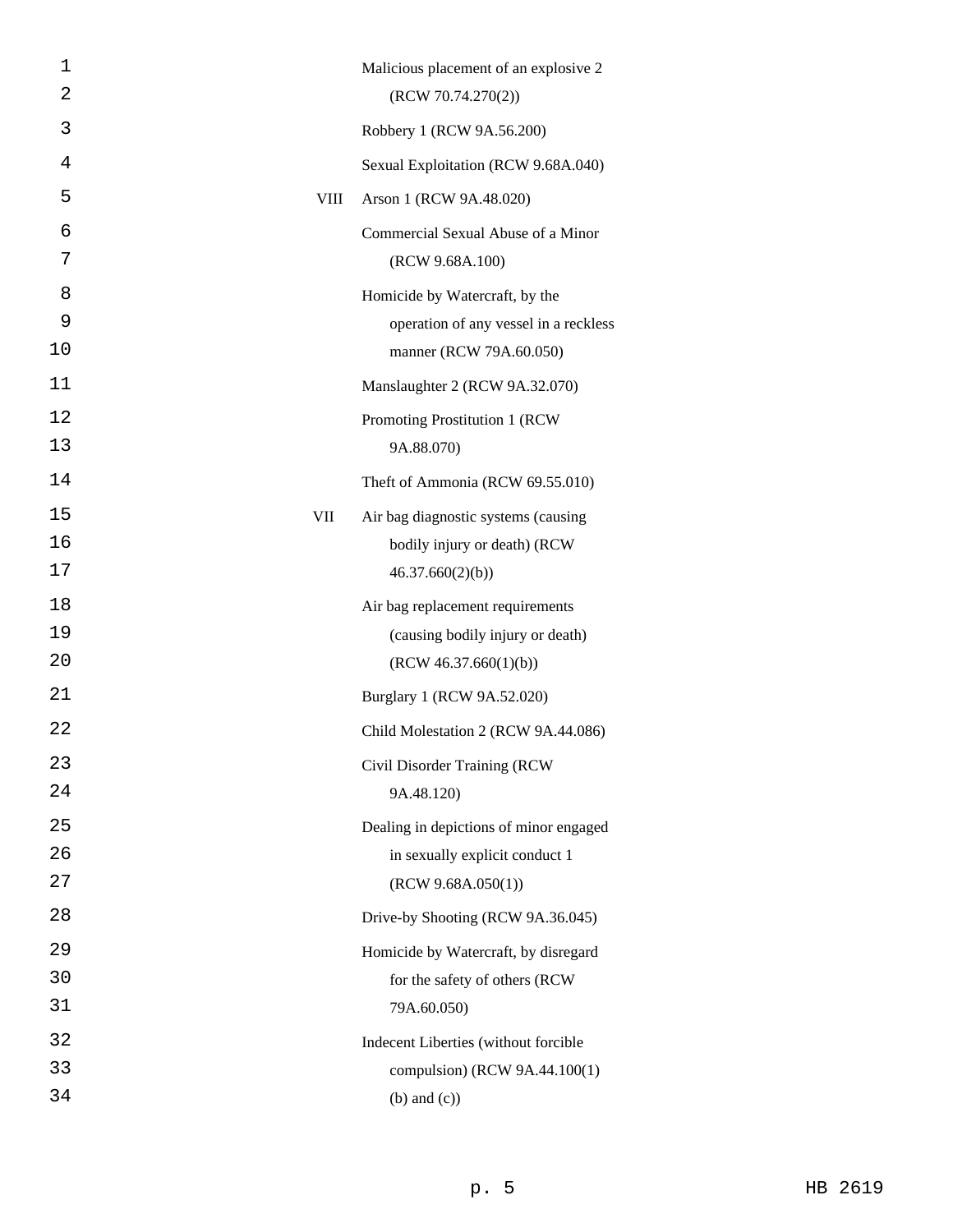| 1        |    | Introducing Contraband 1 (RCW                               |
|----------|----|-------------------------------------------------------------|
| 2        |    | 9A.76.140)                                                  |
| 3        |    | Malicious placement of an explosive 3                       |
| 4        |    | (RCW 70.74.270(3))                                          |
| 5        |    | Manufacture or import counterfeit,                          |
| 6        |    | nonfunctional, damaged, or                                  |
| 7        |    | previously deployed air bag                                 |
| 8        |    | (causing bodily injury or death)                            |
| 9        |    | (RCW 46.37.650(1)(b))                                       |
| 10       |    | Negligently Causing Death By Use of a                       |
| 11       |    | <b>Signal Preemption Device (RCW)</b>                       |
| 12       |    | 46.37.675)                                                  |
| 13       |    | $((\text{Safe } [\text{off}]))$ Sell, install, or reinstall |
| 14       |    | counterfeit, nonfunctional,                                 |
| 15       |    | damaged, or previously deployed                             |
| 16       |    | airbag (RCW 46.37.650(2)(b))                                |
| 17       |    | Sending, bringing into state depictions                     |
| 18       |    | of minor engaged in sexually                                |
| 19<br>20 |    | explicit conduct 1 (RCW                                     |
|          |    | 9.68A.060(1)                                                |
| 21<br>22 |    | Unlawful Possession of a Firearm in the                     |
|          |    | first degree (RCW $9.41.040(1)$ )                           |
| 23       |    | Use of a Machine Gun in Commission                          |
| 24       |    | of a Felony (RCW 9.41.225)                                  |
| 25       |    | Vehicular Homicide, by disregard for                        |
| 26       |    | the safety of others (RCW                                   |
| 27       |    | 46.61.520                                                   |
| 28       | VI | Bail Jumping with Murder 1 (RCW                             |
| 29       |    | 9A.76.170(3)(a)                                             |
| 30       |    | Bribery (RCW 9A.68.010)                                     |
| 31       |    | Incest 1 (RCW $9A.64.020(1)$ )                              |
| 32       |    | Intimidating a Judge (RCW 9A.72.160)                        |
| 33       |    | Intimidating a Juror/Witness (RCW                           |
| 34       |    | 9A.72.110, 9A.72.130)                                       |
| 35       |    | Malicious placement of an imitation                         |
| 36       |    | device 2 (RCW 70.74.272(1)(b))                              |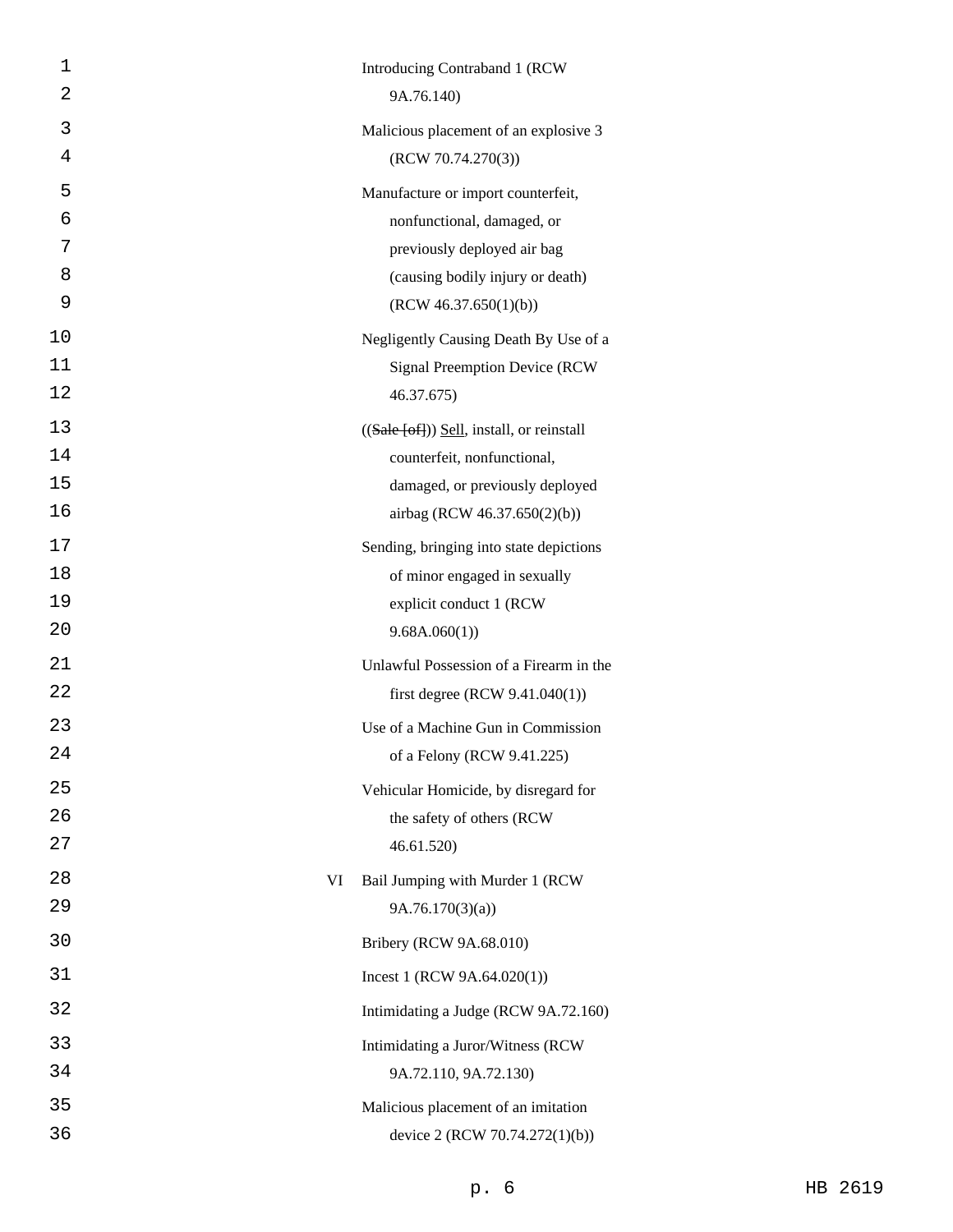| 1  |   | Possession of Depictions of a Minor   |
|----|---|---------------------------------------|
| 2  |   | <b>Engaged in Sexually Explicit</b>   |
| 3  |   | Conduct 1 (RCW 9.68A.070(1))          |
| 4  |   | Rape of a Child 3 (RCW 9A.44.079)     |
| 5  |   | Theft of a Firearm (RCW 9A.56.300)    |
| 6  |   | Theft from a Vulnerable Adult 1 (RCW  |
| 7  |   | 9A.56.400(1)                          |
| 8  |   | Unlawful Storage of Ammonia (RCW      |
| 9  |   | 69.55.020)                            |
| 10 | V | Abandonment of Dependent Person 2     |
| 11 |   | (RCW 9A.42.070)                       |
| 12 |   | Advancing money or property for       |
| 13 |   | extortionate extension of credit      |
| 14 |   | (RCW 9A.82.030)                       |
| 15 |   | Air bag diagnostic systems (RCW       |
| 16 |   | 46.37.660(2)(c)                       |
| 17 |   | Air bag replacement requirements      |
| 18 |   | (RCW 46.37.660(1)(c))                 |
| 19 |   | Bail Jumping with class A Felony      |
| 20 |   | (RCW 9A.76.170(3)(b))                 |
| 21 |   | Child Molestation 3 (RCW 9A.44.089)   |
| 22 |   | Criminal Mistreatment 2 (RCW          |
| 23 |   | 9A.42.030)                            |
| 24 |   | Custodial Sexual Misconduct 1 (RCW    |
| 25 |   | 9A.44.160)                            |
| 26 |   | Dealing in Depictions of Minor        |
| 27 |   | <b>Engaged in Sexually Explicit</b>   |
| 28 |   | Conduct 2 (RCW 9.68A.050(2))          |
| 29 |   | Domestic Violence Court Order         |
| 30 |   | Violation (RCW 10.99.040,             |
| 31 |   | 10.99.050, 26.09.300, 26.10.220,      |
| 32 |   | 26.26.138, 26.50.110, 26.52.070, or   |
| 33 |   | 74.34.145)                            |
| 34 |   | Extortion 1 (RCW 9A.56.120)           |
| 35 |   | Extortionate Extension of Credit (RCW |
| 36 |   | 9A.82.020)                            |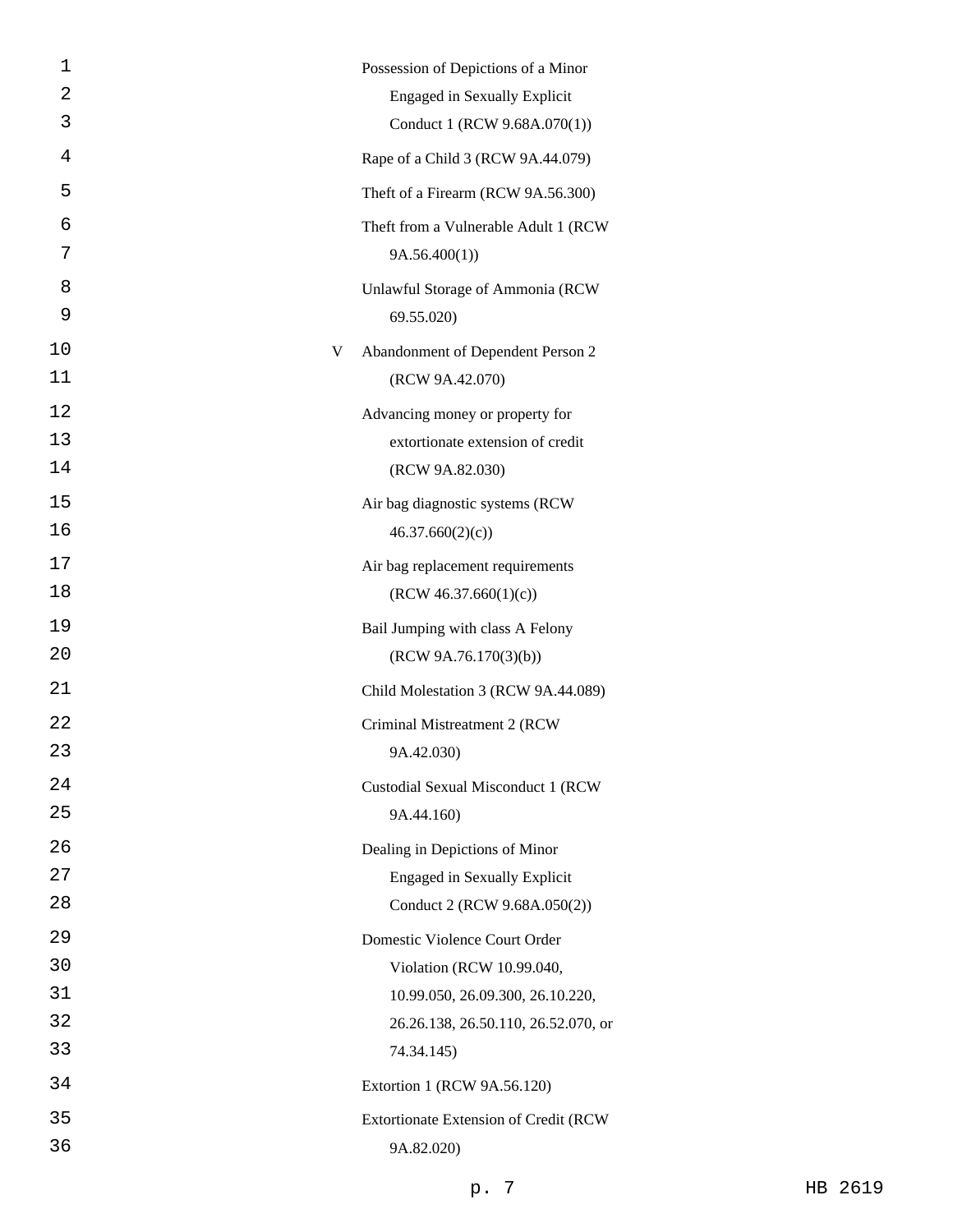| 1  |    |                                                             |
|----|----|-------------------------------------------------------------|
| 2  |    | <b>Extortionate Means to Collect</b>                        |
| 3  |    | Extensions of Credit (RCW                                   |
|    |    | 9A.82.040)                                                  |
| 4  |    | Incest 2 (RCW 9A.64.020(2))                                 |
| 5  |    | Kidnapping 2 (RCW 9A.40.030)                                |
| 6  |    | Manufacture or import counterfeit,                          |
| 7  |    | nonfunctional, damaged, or                                  |
| 8  |    | previously deployed air bag (RCW                            |
| 9  |    | 46.37.650(1)(c)                                             |
| 10 |    | Perjury 1 (RCW 9A.72.020)                                   |
| 11 |    | Persistent prison misbehavior (RCW                          |
| 12 |    | 9.94.070)                                                   |
| 13 |    | Possession of a Stolen Firearm (RCW                         |
| 14 |    | 9A.56.310)                                                  |
| 15 |    | Rape 3 (RCW 9A.44.060)                                      |
| 16 |    | Rendering Criminal Assistance 1 (RCW)                       |
| 17 |    | 9A.76.070)                                                  |
| 18 |    | $((\text{Safe } [\text{off}]))$ Sell, install, or reinstall |
| 19 |    | counterfeit, nonfunctional,                                 |
| 20 |    | damaged, or previously deployed                             |
| 21 |    | airbag (RCW 46.37.650(2)(c))                                |
| 22 |    | Sending, Bringing into State Depictions                     |
| 23 |    | of Minor Engaged in Sexually                                |
| 24 |    | <b>Explicit Conduct 2 (RCW</b>                              |
| 25 |    | 9.68A.060(2)                                                |
| 26 |    | Sexual Misconduct with a Minor 1                            |
| 27 |    | (RCW 9A.44.093)                                             |
| 28 |    | <b>Sexually Violating Human Remains</b>                     |
| 29 |    | (RCW 9A.44.105)                                             |
| 30 |    | <b>Stalking (RCW 9A.46.110)</b>                             |
| 31 |    | Taking Motor Vehicle Without                                |
| 32 |    | Permission 1 (RCW 9A.56.070)                                |
| 33 | IV | Arson 2 (RCW 9A.48.030)                                     |
| 34 |    | Assault 2 (RCW 9A.36.021)                                   |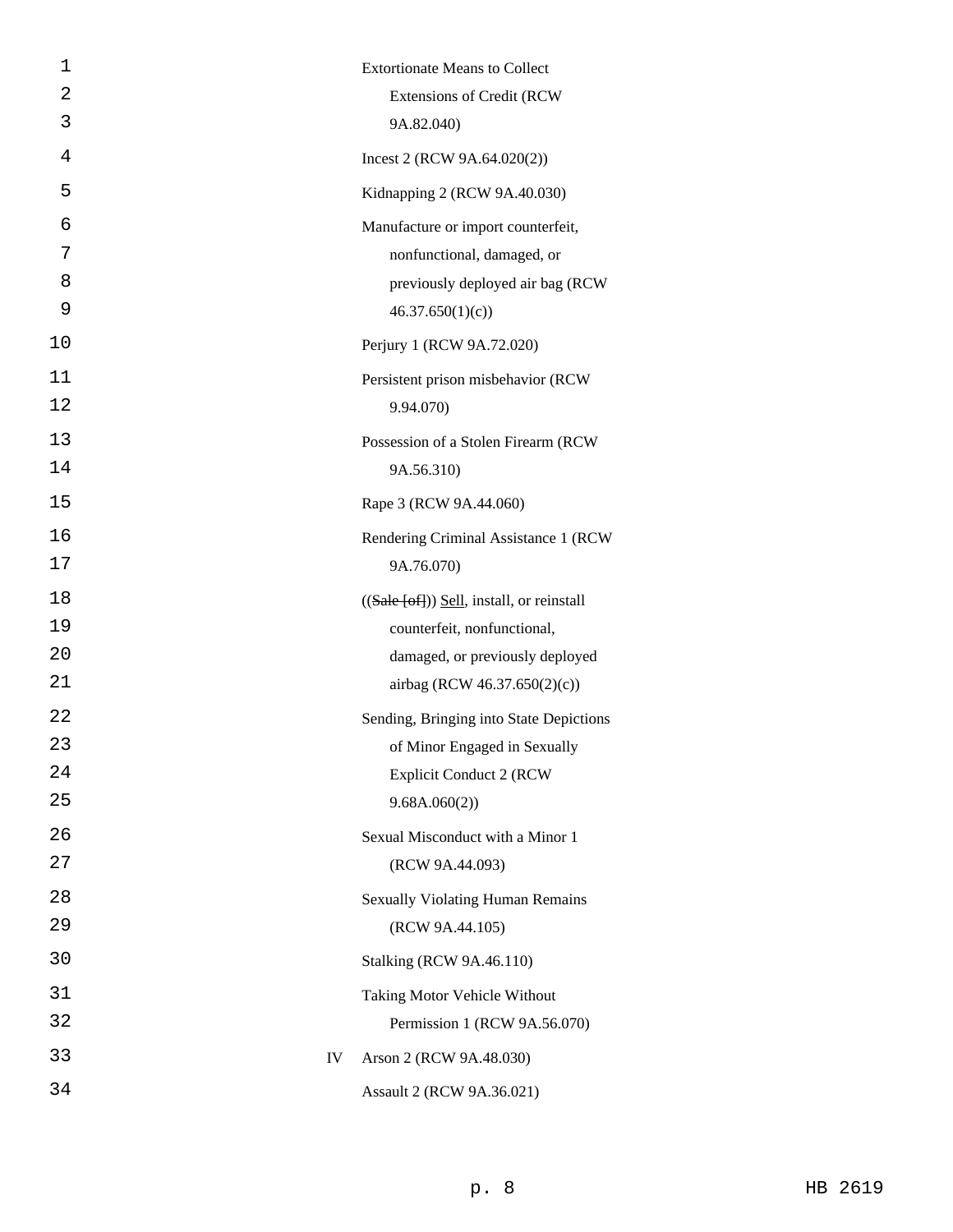| 1  | Assault 3 (of a Peace Officer with a  |
|----|---------------------------------------|
| 2  | Projectile Stun Gun) (RCW             |
| 3  | 9A.36.031(1)(h)                       |
| 4  | Assault 4 (third domestic violence    |
| 5  | offense) (RCW 9A.36.041(3))           |
| 6  | Assault by Watercraft (RCW            |
| 7  | 79A.60.060)                           |
| 8  | Bribing a Witness/Bribe Received by   |
| 9  | Witness (RCW 9A.72.090,               |
| 10 | 9A.72.100)                            |
| 11 | Cheating 1 (RCW 9.46.1961)            |
| 12 | Commercial Bribery (RCW 9A.68.060)    |
| 13 | Counterfeiting (RCW 9.16.035(4))      |
| 14 | Driving While Under the Influence     |
| 15 | (RCW 46.61.502(6))                    |
| 16 | Endangerment with a Controlled        |
| 17 | Substance (RCW 9A.42.100)             |
| 18 | Escape 1 (RCW 9A.76.110)              |
| 19 | Hit and Run-Injury (RCW               |
| 20 | 46.52.020(4)(b)                       |
| 21 | Hit and Run with Vessel-Injury        |
| 22 | Accident (RCW 79A.60.200(3))          |
| 23 | Identity Theft 1 (RCW 9.35.020(2))    |
| 24 | Indecent Exposure to Person Under Age |
| 25 | Fourteen (subsequent sex offense)     |
| 26 | (RCW 9A.88.010(2)(c))                 |
| 27 | Influencing Outcome of Sporting Event |
| 28 | (RCW 9A.82.070)                       |
| 29 | Malicious Harassment (RCW             |
| 30 | 9A.36.080)                            |
| 31 | Physical Control of a Vehicle While   |
| 32 | Under the Influence (RCW              |
| 33 | 46.61.504(6)                          |
| 34 | Possession of Depictions of a Minor   |
| 35 | <b>Engaged in Sexually Explicit</b>   |
| 36 | Conduct 2 (RCW 9.68A.070(2))          |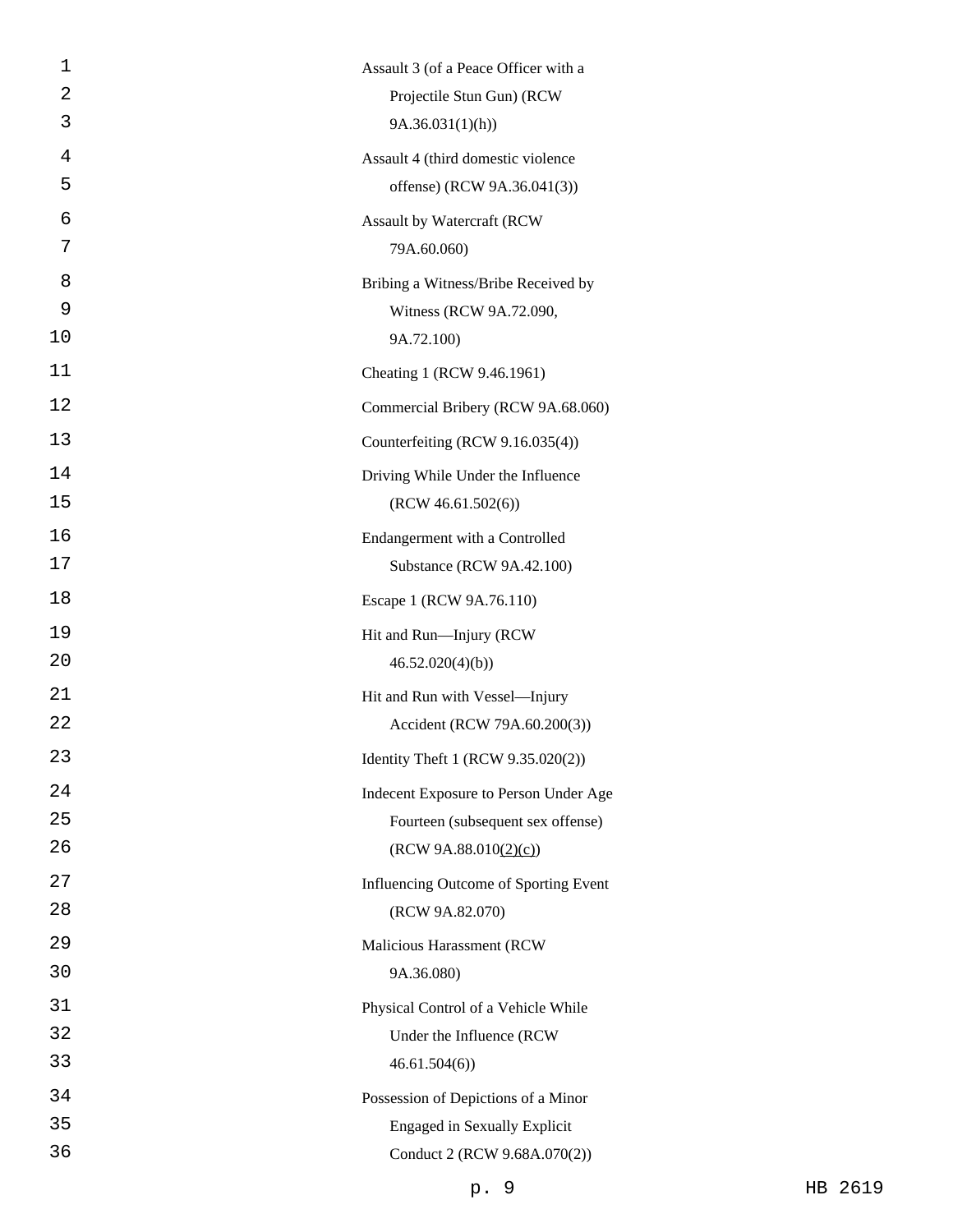| 1  |   | Residential Burglary (RCW 9A.52.025)    |
|----|---|-----------------------------------------|
| 2  |   | Robbery 2 (RCW 9A.56.210)               |
| 3  |   | Theft of Livestock 1 (RCW 9A.56.080)    |
| 4  |   | Threats to Bomb (RCW 9.61.160)          |
| 5  |   | Trafficking in Stolen Property 1 (RCW)  |
| 6  |   | 9A.82.050)                              |
| 7  |   | Unlawful factoring of a credit card or  |
| 8  |   | payment card transaction (RCW           |
| 9  |   | 9A.56.290(4)(b)                         |
| 10 |   | Unlawful transaction of health coverage |
| 11 |   | as a health care service contractor     |
| 12 |   | (RCW 48.44.016(3))                      |
| 13 |   | Unlawful transaction of health coverage |
| 14 |   | as a health maintenance                 |
| 15 |   | organization (RCW 48.46.033(3))         |
| 16 |   | Unlawful transaction of insurance       |
| 17 |   | business (RCW 48.15.023(3))             |
| 18 |   | Unlicensed practice as an insurance     |
| 19 |   | professional (RCW 48.17.063(2))         |
| 20 |   | Use of Proceeds of Criminal             |
| 21 |   | Profiteering (RCW 9A.82.080 (1)         |
| 22 |   | and $(2)$ )                             |
| 23 |   | Vehicle Prowling 2 (third or subsequent |
| 24 |   | offense) (RCW 9A.52.100(3))             |
| 25 |   | Vehicular Assault, by being under the   |
| 26 |   | influence of intoxicating liquor or     |
| 27 |   | any drug, or by the operation or        |
| 28 |   | driving of a vehicle in a reckless      |
| 29 |   | manner (RCW 46.61.522)                  |
| 30 |   | Viewing of Depictions of a Minor        |
| 31 |   | <b>Engaged in Sexually Explicit</b>     |
| 32 |   | Conduct 1 (RCW 9.68A.075(1))            |
| 33 |   | Willful Failure to Return from Furlough |
| 34 |   | (RCW 72.66.060)                         |
| 35 | Ш | Animal Cruelty 1 (Sexual Conduct or     |
| 36 |   | Contact) (RCW 16.52.205(3))             |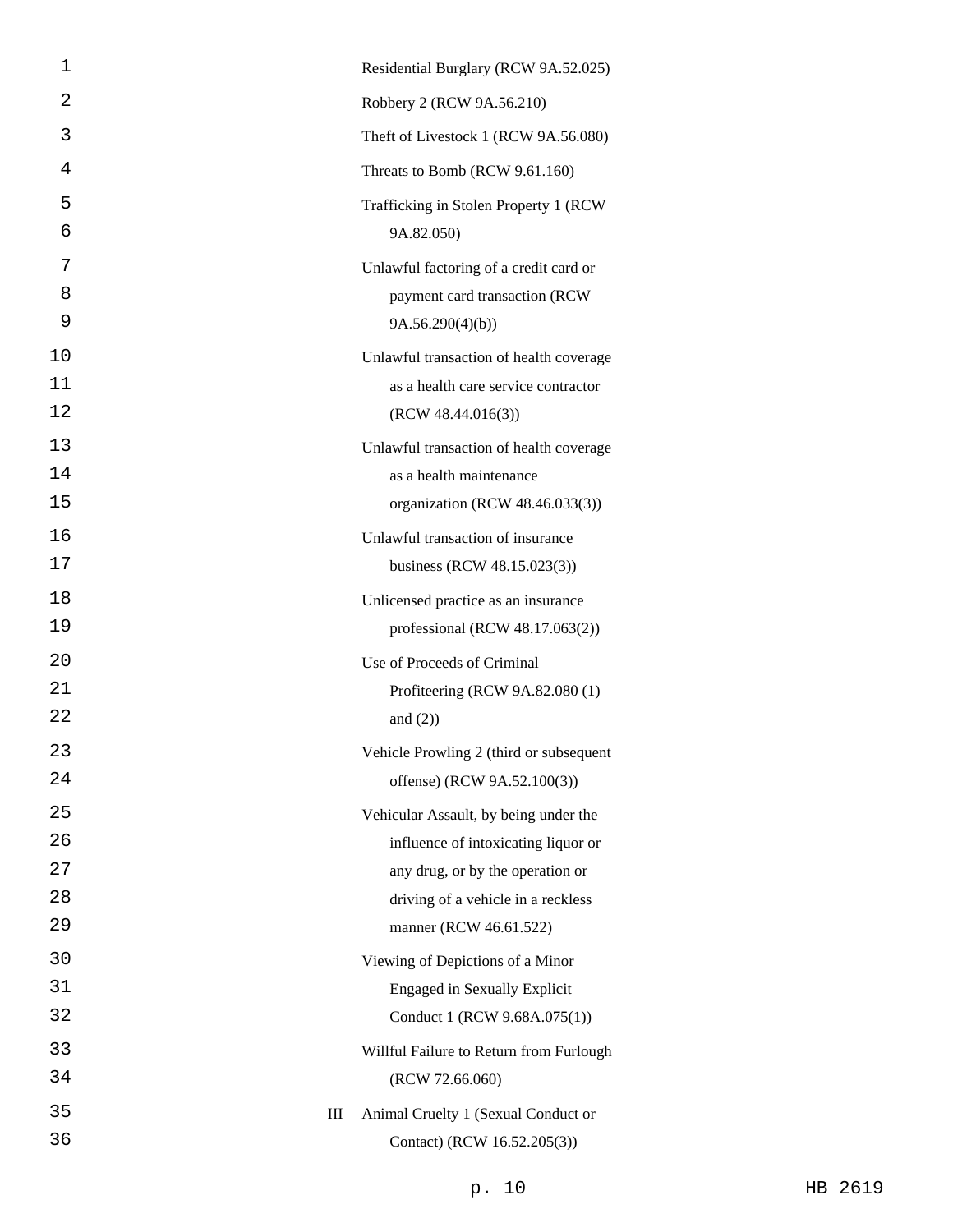| 1  | Assault 3 (Except Assault 3 of a Peace          |
|----|-------------------------------------------------|
| 2  | Officer With a Projectile Stun Gun)             |
| 3  | (RCW 9A.36.031 except subsection                |
| 4  | (1)(h))                                         |
| 5  | <b>Assault 4 with Sexual Motivation (third)</b> |
| 6  | offense) (RCW 9A.36.041(4))                     |
| 7  | Assault of a Child 3 (RCW 9A.36.140)            |
| 8  | Bail Jumping with class B or C Felony           |
| 9  | (RCW 9A.76.170(3)(c))                           |
| 10 | Burglary 2 (RCW 9A.52.030)                      |
| 11 | Communication with a Minor for                  |
| 12 | <b>Immoral Purposes (RCW)</b>                   |
| 13 | 9.68A.090)                                      |
| 14 | Criminal Gang Intimidation (RCW                 |
| 15 | 9A.46.120)                                      |
| 16 | Custodial Assault (RCW 9A.36.100)               |
| 17 | Cyberstalking (subsequent conviction or         |
| 18 | threat of death) (RCW $9.61.260(3)$ )           |
| 19 | Escape 2 (RCW 9A.76.120)                        |
| 20 | Extortion 2 (RCW 9A.56.130)                     |
| 21 | Harassment (RCW 9A.46.020)                      |
| 22 | Intimidating a Public Servant (RCW              |
| 23 | 9A.76.180)                                      |
| 24 | Introducing Contraband 2 (RCW                   |
| 25 | 9A.76.150)                                      |
| 26 | Malicious Injury to Railroad Property           |
| 27 | (RCW 81.60.070)                                 |
| 28 | Mortgage Fraud (RCW 19.144.080)                 |
| 29 | <b>Negligently Causing Substantial Bodily</b>   |
| 30 | Harm By Use of a Signal                         |
| 31 | Preemption Device (RCW                          |
| 32 | 46.37.674)                                      |
| 33 | Organized Retail Theft 1 (RCW                   |
| 34 | 9A.56.350(2)                                    |
| 35 | Perjury 2 (RCW 9A.72.030)                       |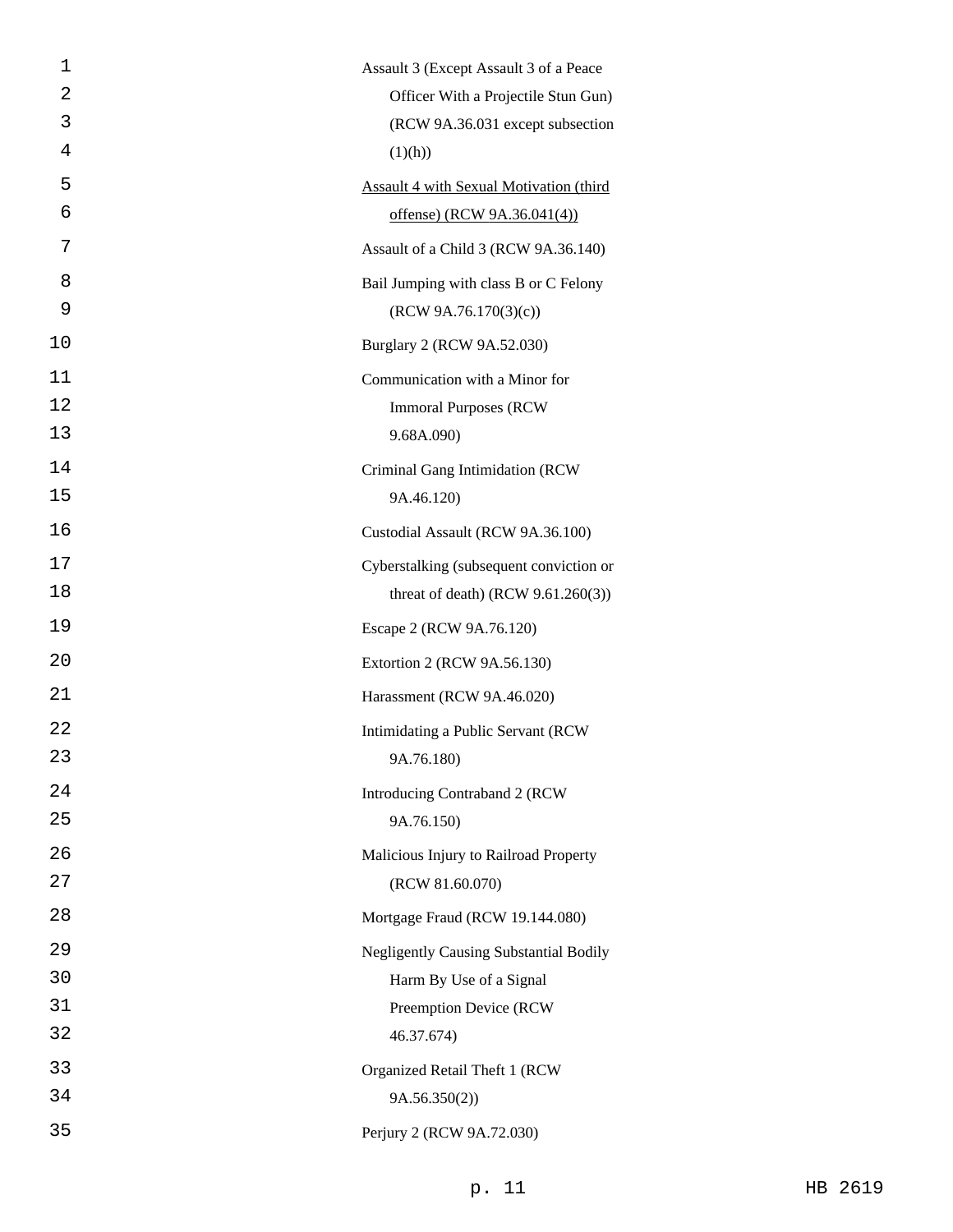| $\mathbf 1$<br>2 | Possession of Incendiary Device (RCW<br>9.40.120)                        |
|------------------|--------------------------------------------------------------------------|
| 3                |                                                                          |
| 4                | Possession of Machine Gun or Short-<br>Barreled Shotgun or Rifle (RCW    |
| 5                | 9.41.190)                                                                |
| 6                | Promoting Prostitution 2 (RCW)                                           |
| 7                | 9A.88.080)                                                               |
| 8                | Retail Theft with Special Circumstances                                  |
| 9                | 1 (RCW 9A.56.360(2))                                                     |
| 10               | Securities Act violation (RCW                                            |
| 11               | 21.20.400)                                                               |
| 12               | Tampering with a Witness (RCW                                            |
| 13               | 9A.72.120)                                                               |
| 14               | Telephone Harassment (subsequent                                         |
| 15               | conviction or threat of death) (RCW                                      |
| 16               | 9.61.230(2)                                                              |
| 17               | Theft of Livestock 2 (RCW 9A.56.083)                                     |
| 18               | Theft with the Intent to Resell 1 (RCW                                   |
| 19               | 9A.56.340(2)                                                             |
| 20               | Trafficking in Stolen Property 2 (RCW)                                   |
| 21               | 9A.82.055)                                                               |
| 22               | Unlawful Hunting of Big Game 1 (RCW                                      |
| 23               | 77.15.410(3)(b)                                                          |
| 24<br>25         | <b>Unlawful Imprisonment (RCW</b>                                        |
|                  | 9A.40.040)                                                               |
| 26<br>27         | Unlawful Misbranding of Food Fish or<br>Shellfish 1 (RCW 69.04.938(3))   |
| 28               |                                                                          |
| 29               | Unlawful possession of firearm in the<br>second degree (RCW 9.41.040(2)) |
| 30               | Unlawful Taking of Endangered Fish or                                    |
| 31               | Wildlife 1 (RCW 77.15.120(3)(b))                                         |
| 32               | Unlawful Trafficking in Fish, Shellfish,                                 |
| 33               | or Wildlife 1 (RCW                                                       |
| 34               | 77.15.260(3)(b)                                                          |
| 35               | Unlawful Use of a Nondesignated                                          |
| 36               | Vessel (RCW 77.15.530(4))                                                |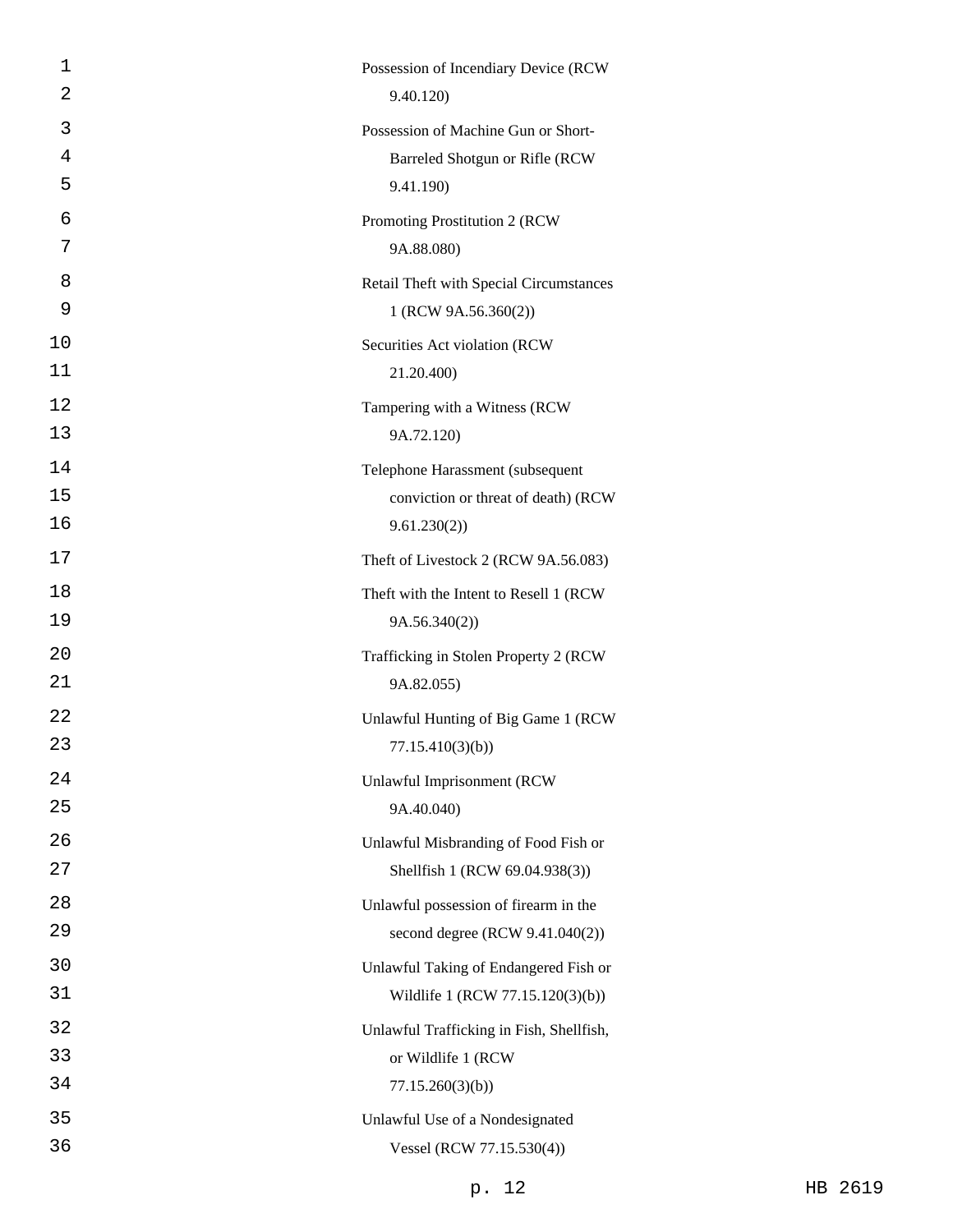| 1  |             | Vehicular Assault, by the operation or |
|----|-------------|----------------------------------------|
| 2  |             | driving of a vehicle with disregard    |
| 3  |             | for the safety of others (RCW          |
| 4  |             | 46.61.522)                             |
| 5  |             | Willful Failure to Return from Work    |
| 6  |             | Release (RCW 72.65.070)                |
| 7  | $\rm _{II}$ | Commercial Fishing Without a License   |
| 8  |             | 1 (RCW 77.15.500(3)(b))                |
| 9  |             | Computer Trespass 1 (RCW 9A.90.040)    |
| 10 |             | Counterfeiting (RCW 9.16.035(3))       |
| 11 |             | Electronic Data Service Interference   |
| 12 |             | (RCW 9A.90.060)                        |
| 13 |             | Electronic Data Tampering 1 (RCW       |
| 14 |             | 9A.90.080)                             |
| 15 |             | Electronic Data Theft (RCW 9A.90.100)  |
| 16 |             | Engaging in Fish Dealing Activity      |
| 17 |             | Unlicensed 1 (RCW 77.15.620(3))        |
| 18 |             | <b>Escape from Community Custody</b>   |
| 19 |             | (RCW 72.09.310)                        |
| 20 |             | Failure to Register as a Sex Offender  |
| 21 |             | (second or subsequent offense)         |
| 22 |             | (RCW 9A.44.130 prior to June 10,       |
| 23 |             | 2010, and RCW 9A.44.132)               |
| 24 |             | Health Care False Claims (RCW          |
| 25 |             | 48.80.030)                             |
| 26 |             | Identity Theft 2 (RCW 9.35.020(3))     |
| 27 |             | <b>Improperly Obtaining Financial</b>  |
| 28 |             | Information (RCW 9.35.010)             |
| 29 |             | <b>Indecent Exposure to Person Age</b> |
| 30 |             | Fourteen or Older (subsequent          |
| 31 |             | offense) (RCW 9A.88.010(2)(d))         |
| 32 |             | Malicious Mischief 1 (RCW 9A.48.070)   |
| 33 |             | Organized Retail Theft 2 (RCW          |
| 34 |             | 9A.56.350(3)                           |
| 35 |             | Possession of Stolen Property 1 (RCW   |
| 36 |             | 9A.56.150)                             |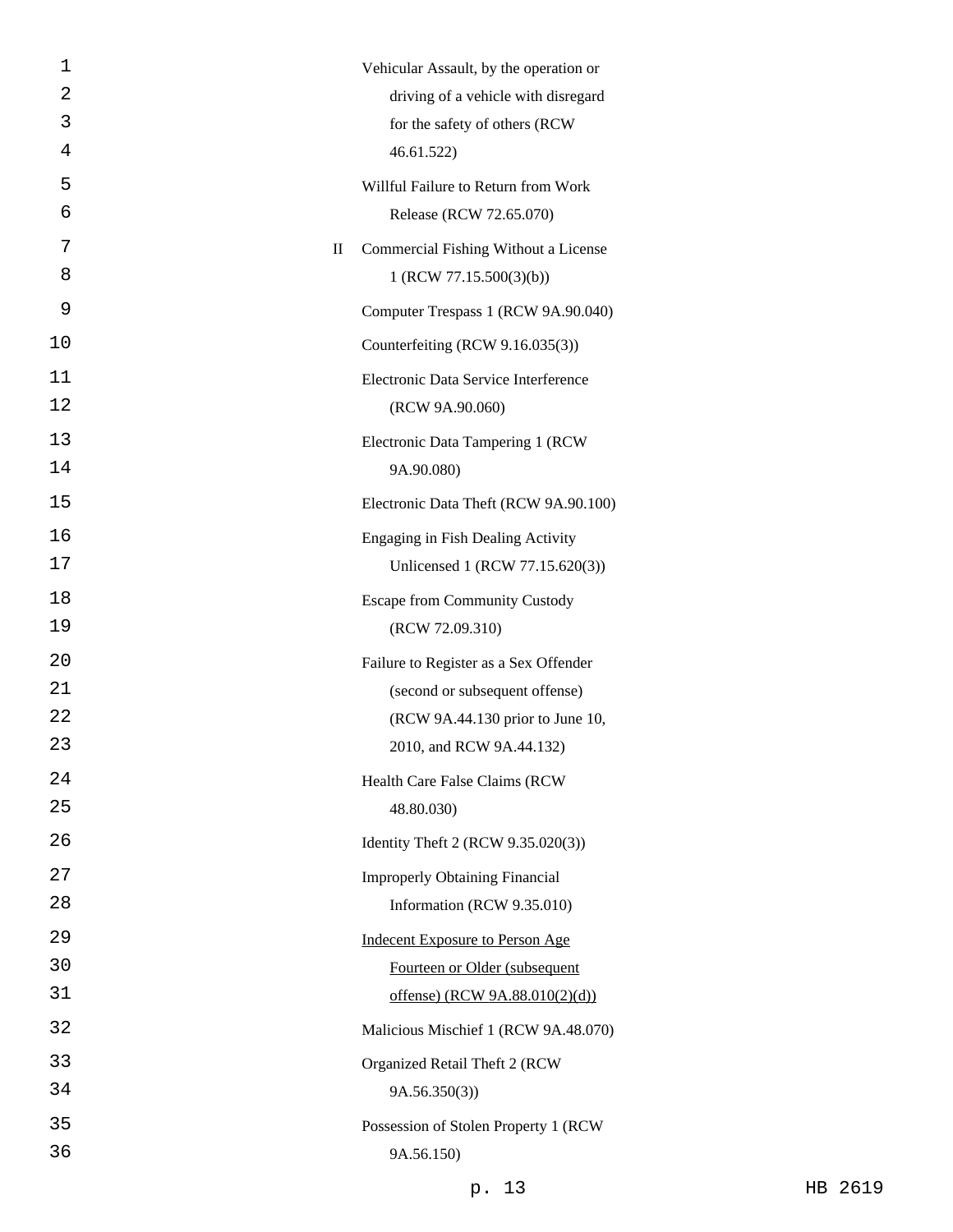| 1<br>2 | Possession of a Stolen Vehicle (RCW<br>9A.56.068)               |
|--------|-----------------------------------------------------------------|
| 3      |                                                                 |
| 4      | Retail Theft with Special Circumstances<br>2 (RCW 9A.56.360(3)) |
| 5      | Scrap Processing, Recycling, or                                 |
| 6      | Supplying Without a License                                     |
| 7      | (second or subsequent offense)                                  |
| 8      | (RCW 19.290.100)                                                |
| 9      | Theft 1 (RCW 9A.56.030)                                         |
| 10     | Theft of a Motor Vehicle (RCW                                   |
| 11     | 9A.56.065)                                                      |
| 12     | Theft of Rental, Leased, Lease-                                 |
| 13     | purchased, or Loaned Property                                   |
| 14     | (valued at five thousand dollars or                             |
| 15     | more) (RCW 9A.56.096(5)(a))                                     |
| 16     | Theft with the Intent to Resell 2 (RCW                          |
| 17     | 9A.56.340(3)                                                    |
| 18     | Trafficking in Insurance Claims (RCW                            |
| 19     | 48.30A.015)                                                     |
| 20     | Unlawful factoring of a credit card or                          |
| 21     | payment card transaction (RCW                                   |
| 22     | 9A.56.290(4)(a)                                                 |
| 23     | Unlawful Participation of Non-Indians                           |
| 24     | in Indian Fishery (RCW                                          |
| 25     | 77.15.570(2)                                                    |
| 26     | Unlawful Practice of Law (RCW                                   |
| 27     | 2.48.180)                                                       |
| 28     | Unlawful Purchase or Use of a License                           |
| 29     | (RCW 77.15.650(3)(b))                                           |
| 30     | Unlawful Trafficking in Fish, Shellfish,                        |
| 31     | or Wildlife 2 (RCW                                              |
| 32     | 77.15.260(3)(a)                                                 |
| 33     | Unlicensed Practice of a Profession or                          |
| 34     | Business (RCW 18.130.190(7))                                    |
| 35     | Voyeurism 1 (RCW 9A.44.115)                                     |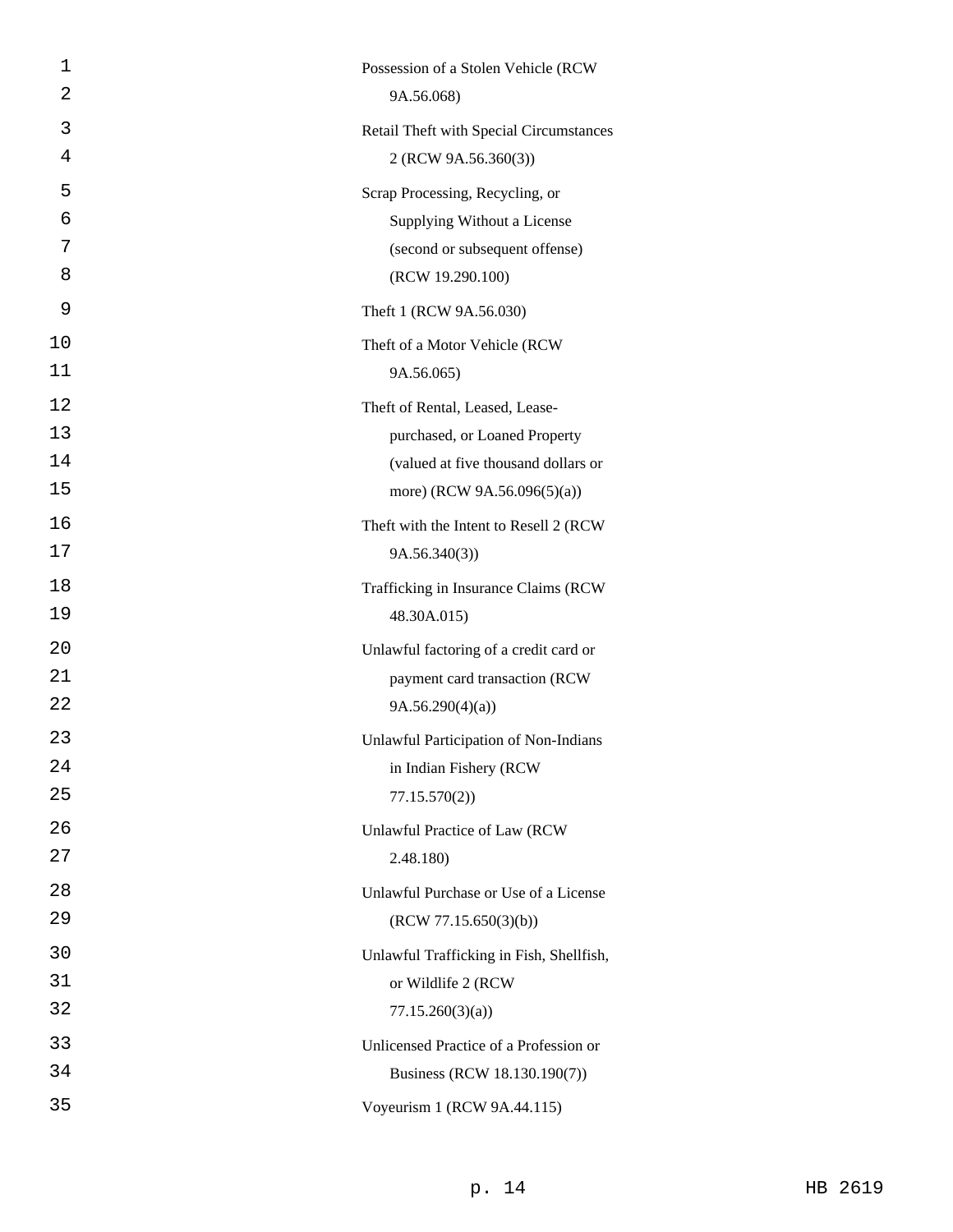| 1  | I | Attempting to Elude a Pursuing Police  |
|----|---|----------------------------------------|
| 2  |   | Vehicle (RCW 46.61.024)                |
| 3  |   | False Verification for Welfare (RCW    |
| 4  |   | 74.08.055)                             |
| 5  |   | Forgery (RCW 9A.60.020)                |
| 6  |   | Fraudulent Creation or Revocation of a |
| 7  |   | Mental Health Advance Directive        |
| 8  |   | (RCW 9A.60.060)                        |
| 9  |   | Malicious Mischief 2 (RCW 9A.48.080)   |
| 10 |   | Mineral Trespass (RCW 78.44.330)       |
| 11 |   | Possession of Stolen Property 2 (RCW   |
| 12 |   | 9A.56.160)                             |
| 13 |   | Reckless Burning 1 (RCW 9A.48.040)     |
| 14 |   | Spotlighting Big Game 1 (RCW           |
| 15 |   | 77.15.450(3)(b)                        |
| 16 |   | Suspension of Department Privileges 1  |
| 17 |   | (RCW 77.15.670(3)(b))                  |
| 18 |   | Taking Motor Vehicle Without           |
| 19 |   | Permission 2 (RCW 9A.56.075)           |
| 20 |   | Theft 2 (RCW 9A.56.040)                |
| 21 |   | Theft from a Vulnerable Adult 2 (RCW   |
| 22 |   | 9A.56.400(2)                           |
| 23 |   | Theft of Rental, Leased, Lease-        |
| 24 |   | purchased, or Loaned Property          |
| 25 |   | (valued at seven hundred fifty         |
| 26 |   | dollars or more but less than five     |
| 27 |   | thousand dollars) (RCW                 |
| 28 |   | 9A.56.096(5)(b)                        |
| 29 |   | Transaction of insurance business      |
| 30 |   | beyond the scope of licensure          |
| 31 |   | (RCW 48.17.063)                        |
| 32 |   | Unlawful Fish and Shellfish Catch      |
| 33 |   | Accounting (RCW 77.15.630(3)(b))       |
| 34 |   | Unlawful Issuance of Checks or Drafts  |
| 35 |   | (RCW 9A.56.060)                        |